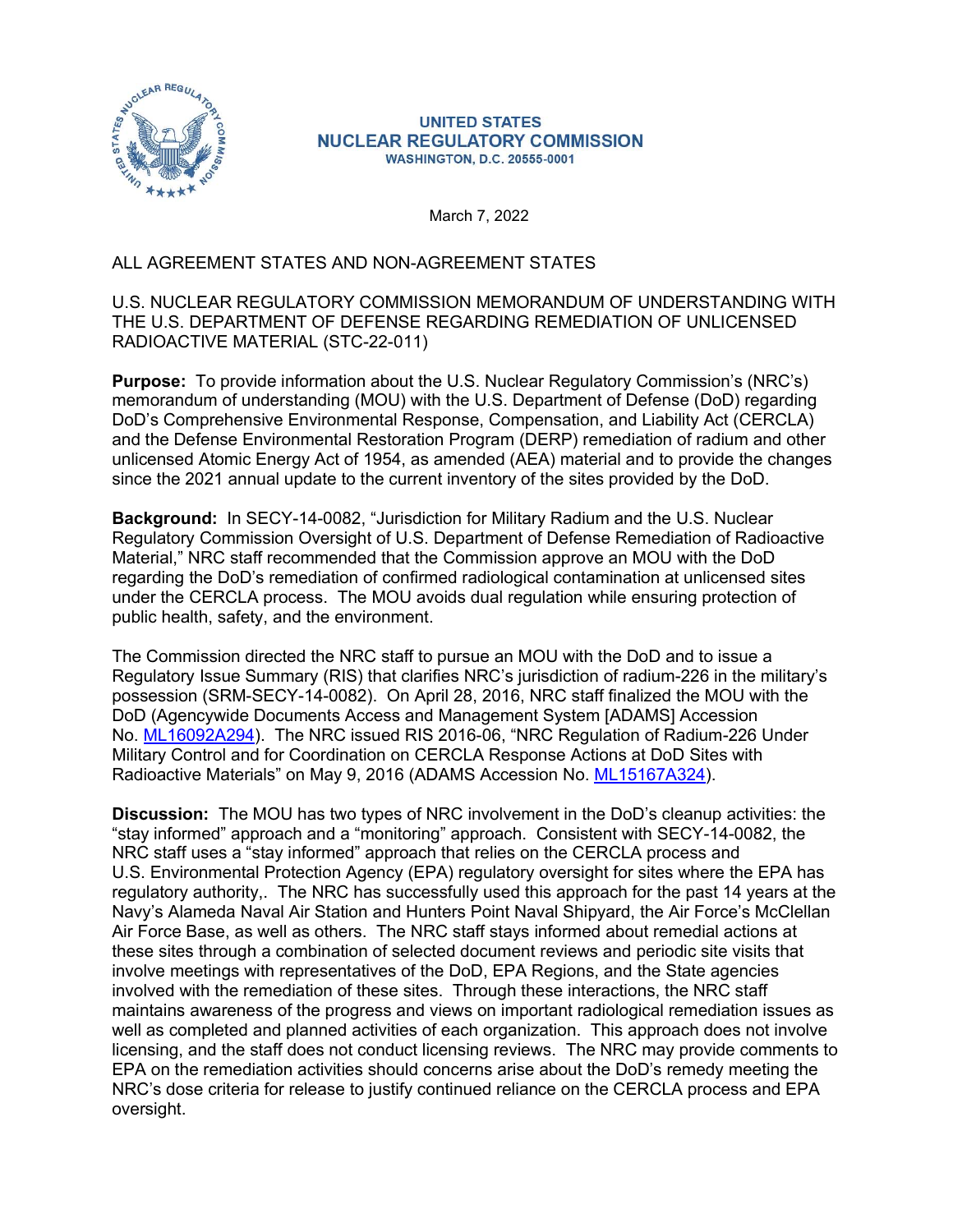The second approach, monitoring, applies to sites where there is limited Federal oversight conducted by EPA (e.g., sites not listed on the National Priorities List). The NRC will prioritize these sites and conduct the appropriate type and amount of monitoring activities for each site based on its priority. Monitoring activities include document and data reviews, site observations (similar to inspections), and confirmatory radiological surveys. Monitoring will provide consistent Federal oversight to confirm DoD's remediation of radioactive contamination using the CERCLA/DERP process and will ensure that the outcome protects public health and safety. To that end, under the monitoring approach, the NRC will confirm that DoD's remedy at sites meets the 25-millirem-per-year (0.25-millisievert-per-year) dose criterion in Title 10 of the Code of Federal Regulations (10 CFR) Section 20.1402 for sites that will be released for unrestricted use or is consistent with the requirements in 10 CFR Section 20.1403(b) for sites that will be released for restricted use. In addition, for sites subject to five-year reviews required by CERCLA, NRC will review the status of the radiological remedy during the five-year review to ensure that the radiological remedy remains protective.

It is important to note that the scope of the MOU primarily covers radioactive material in DoD possession where there is an overlap between CERCLA/DERP and AEA authorities, and not older material (e.g., gauges) that may have originated from the DoD but are no longer in DoD possession.

To support NRC planning, DoD has provided the NRC staff with the most recent updated inventory of sites covered by the MOU. A listing of the sites which was revised from last year's listing is enclosed with this letter. The enclosed list of sites provides the site name, city, state, and NRC's involvement. Depending on the level of activity at each site, the NRC may contact individual Agreement States with sites to begin the coordination process in anticipation of future NRC activities under the MOU, particularly regarding jurisdiction of service provider oversight. NRC staff also publishes a summary of its activities conducted annually under the MOU in its "Status of the Decommissioning Program" reports available online at https://www.nrc.gov/waste/ decommissioning/program-docs.html. ensure that the radiological remedy remains protective.<br>
It is important to note that the scope of the MOU primarily covers radioactive material in DoD<br>
possession where there is an overlap between CERCLA/DERP and AEA auth

If you have any questions regarding the correspondence, please contact me at (301) 415-3340 or the individual named below:

TELEPHONE: 301-415-0140

Signed by Williams, Kevin on 03/07/22

Kevin Williams, Director Division of Materials Safety, Security, State, and Tribal Programs Office of Nuclear Material Safety and Safeguards

Enclosure: As Stated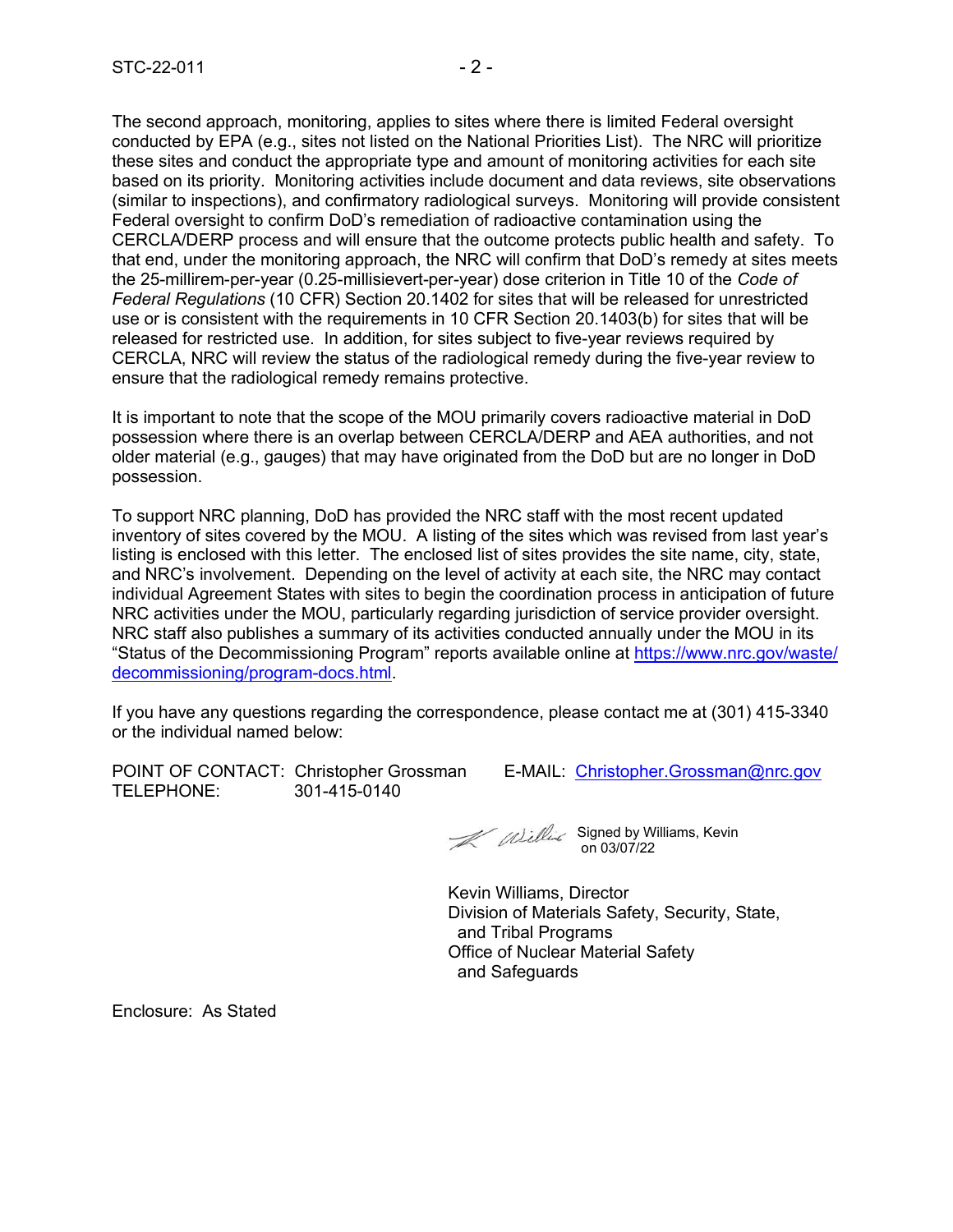STC-22-011 - U.S. Nuclear Regulatory Commission Memorandum of Understanding with the U.S. Department of Defense Regarding Remediation of Unlicensed Radioactive Material DATE March 7, 2022

**DISTRIBUTION:** TClark, NMSS/MSST ARoberts, NMSS/DUWP

| ADAMS Accession No.: ML22035A279; Ltr ML22035A312<br>* via email |                   |                          |                      |                       |  |  |  |
|------------------------------------------------------------------|-------------------|--------------------------|----------------------|-----------------------|--|--|--|
| <b>OFFICE</b>                                                    | NMSS/MSST/SLPB    | NMSS/DUWP<br>l/LLWPB     | NMSS/DUWP<br>l/LLWPB | <b>NMSS/MSST/SALB</b> |  |  |  |
| <b>NAME</b>                                                      | SPoy              | <b>SPICGrossman</b>      | <b>CGSKoenick</b>    | SKBAnderson<br>BAI    |  |  |  |
| DATE                                                             | Feb 11, 2022      | Feb 7, 2022              | Feb 15, 2022         | Feb 11, 2022          |  |  |  |
| <b>OFFICE</b>                                                    | <b>INMSS/DUWP</b> | lOGC/GCRPS/RMR<br>I/NLO* | INMSS/MSST           |                       |  |  |  |
| <b>NAME</b>                                                      | JMarshall         | JM IIrvin                | KW<br>//KWilliams    |                       |  |  |  |
| DATE                                                             | Feb 16, 2022      | Feb 25, 2022             | Mar 7, 2022          |                       |  |  |  |

**OFFICIAL RECORD COPY**